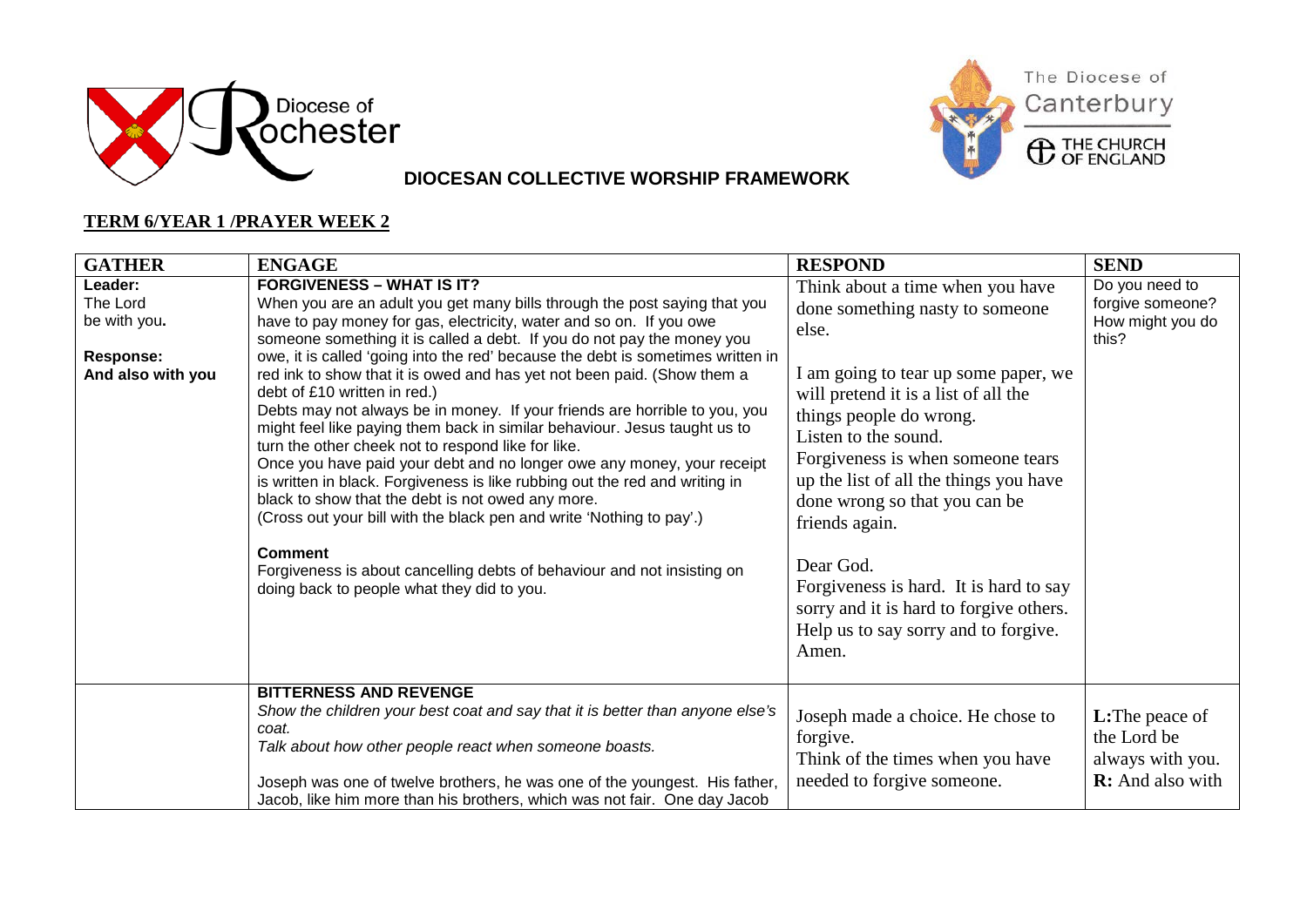



| gave Joseph a special coat far better than anything his brothers had. This   |                                    | you. |
|------------------------------------------------------------------------------|------------------------------------|------|
| made Joseph's brothers very jealous. Why should their little brother be      |                                    |      |
| dressed better than they were? The more they thought about it the more       |                                    |      |
| jealous they became.                                                         | <b>Prayer:</b>                     |      |
| To make things worse, Joseph had some strange dream. First he dreamt         | Teach us to forgive, as bitterness |      |
| that all the sheaves of corn bowed down to him, then he dreamt that the sun  | only ruins lives and destroys      |      |
| and the moon and eleven stars bowed down to him. Joseph realised that        | friendships.                       |      |
| one day he would be an important person and many people including his        | Amen                               |      |
| own family would kneel to him. When he told his family about these           |                                    |      |
| dreams, his brothers were really annoyed and they decided they could         |                                    |      |
| stand this spoilt child no longer. When they had Joseph alone they took off  |                                    |      |
| his new coat and dipped it in goat's blood and decided to tell their father  |                                    |      |
| that Joseph had been killed. They were going to leave Joseph to die down     |                                    |      |
| in a pit but instead they sold him to some slave merchants travelling to     |                                    |      |
| Egypt.                                                                       |                                    |      |
| *When Joseph arrived in Egypt he was sold to a man called Potiphar.          |                                    |      |
| Joseph worked very hard and became a valued servant until one day he         |                                    |      |
| was falsely accused of attaching Potiphar's wife and he was thrown into      |                                    |      |
| prison. Joseph stayed there for many years, frightened and alone.            |                                    |      |
| One day two men joined him in prison. Both mean had strange dreams           |                                    |      |
| which troubled them and Joseph told them what they meant. One of the         |                                    |      |
| men was released and went back to work for the King. He forgot all about     |                                    |      |
| Joseph until some-time later when the King had two strange dreams.           |                                    |      |
| Joseph was called out of prison to unravel the King's nightmares. He told    |                                    |      |
| the King that his strange dreams meant that there would be seven years of    |                                    |      |
| good harvest in Egypt and seven years of bad harvest. Joseph suggested       |                                    |      |
| they collect grain in the good years and store them ready for the bad years. |                                    |      |
| The seven years of good harvest and the seven years of bad harvest           |                                    |      |
| happened, just as Joseph had said. Instead of being sent back to prison      |                                    |      |
| Joseph was put in charge of collecting the food and became one of the        |                                    |      |
| most important men in Egypt.                                                 |                                    |      |
| When the seven years bad harvest came no one in Egypt went hungry,           |                                    |      |
| everyone had enough to eat. In Canaan, the land where Joseph's family        |                                    |      |

Canterbury **C** THE CHURCH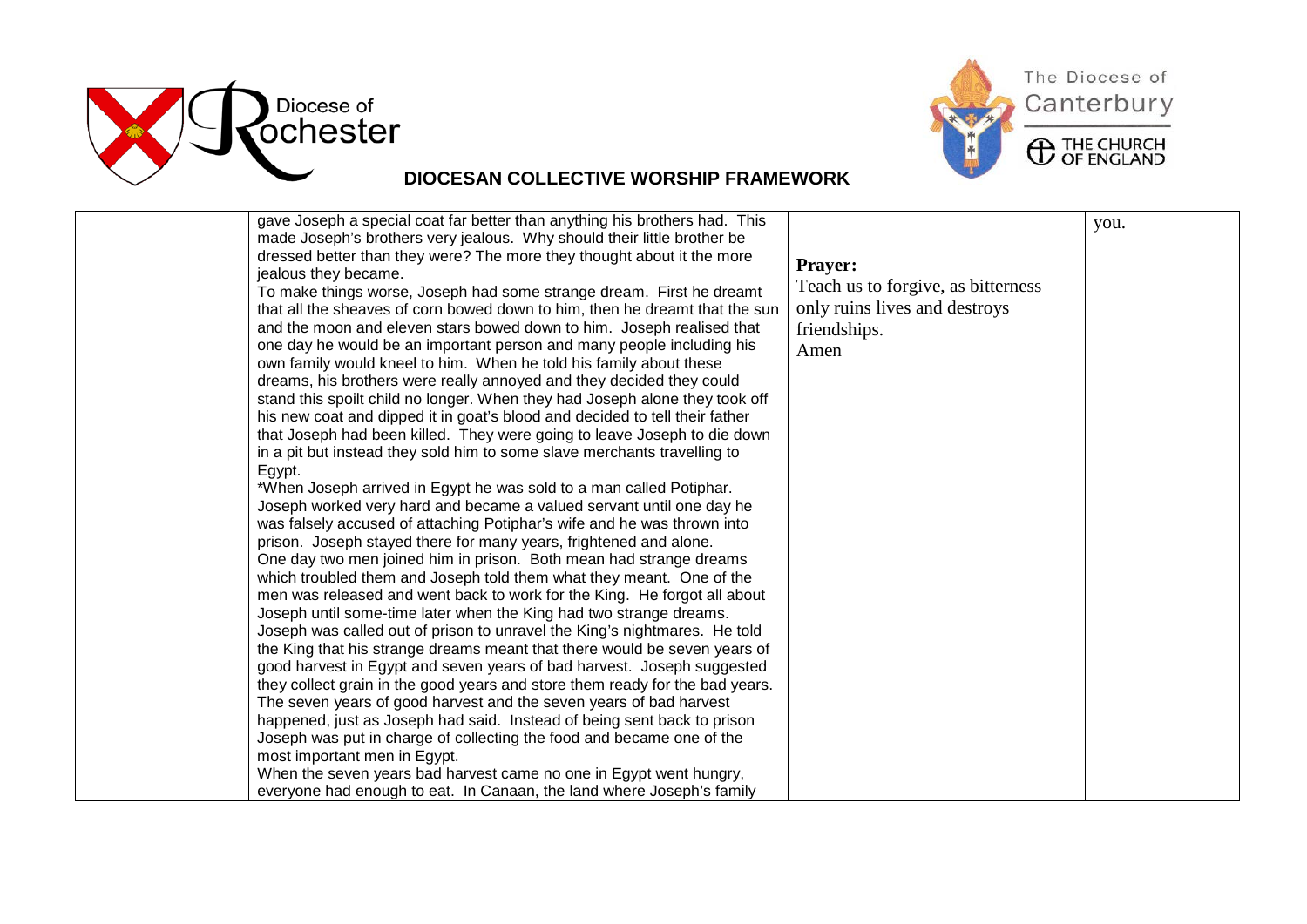



| lived, times were hard and people had very little to eat. Jacob sent his sons<br>to Egypt to buy grain from the Egyptians. Joseph's brothers came to Egypt |  |
|------------------------------------------------------------------------------------------------------------------------------------------------------------|--|
| to buy food but they did not recognise the little brother they had sold as a                                                                               |  |
| slave many years before.                                                                                                                                   |  |
| Joseph wanted to be friends with his brothers again, but first he wanted to                                                                                |  |
| make sure they had changed. He asked a servant to plant a golden cup in<br>one of the sacks of grain his brothers had bought. When the brothers were       |  |
| about to go, he called out 'Stop!' and accused them of stealing. Joseph                                                                                    |  |
| went through all the sacks and found the golden cup in Benjamin's sack.                                                                                    |  |
| The other brothers swore that Benjamin had not taken the cup, they                                                                                         |  |
| protested that Benjamin was innocent. They offered to be slaves                                                                                            |  |
| themselves rather than lose Benjamin. Joseph knew they were changed                                                                                        |  |
| men and told them that he was their long-lost brother Joseph whom they<br>had sold as a slave. Joseph forgave his brothers and invited them all to         |  |
| come and live in Egypt.                                                                                                                                    |  |
|                                                                                                                                                            |  |
| <b>Comment</b>                                                                                                                                             |  |
| There was wrong on both sides in this story - Joseph was a spoilt child and                                                                                |  |
| the brothers tried to kill him and sold him as a slave. But Joseph changed<br>as he grew up and he was willing to forgive his brothers. Broken             |  |
| friendships can be mended only when there is forgiveness and change.                                                                                       |  |
| Forgiveness does not always happen. Listen to the story again and see                                                                                      |  |
| what might have happened if Joseph had not forgiven his brothers.                                                                                          |  |
|                                                                                                                                                            |  |
| (Read the story above to the point marked * and then add this different<br>ending.)                                                                        |  |
|                                                                                                                                                            |  |
| Joseph was so angry with his brothers that he swore he would get his own                                                                                   |  |
| back one day. He was sold to a man called Potiphar and he worked hard                                                                                      |  |
| so that he would win his freedom and one day return to Canaan and get his                                                                                  |  |
| own back on his brothers. But his plans were ruined when he was falsely<br>accused of attacking Potiphar's wife and was thrown in jail.                    |  |
| Joseph became bitter and hard. Once again he was suffering and he had                                                                                      |  |
|                                                                                                                                                            |  |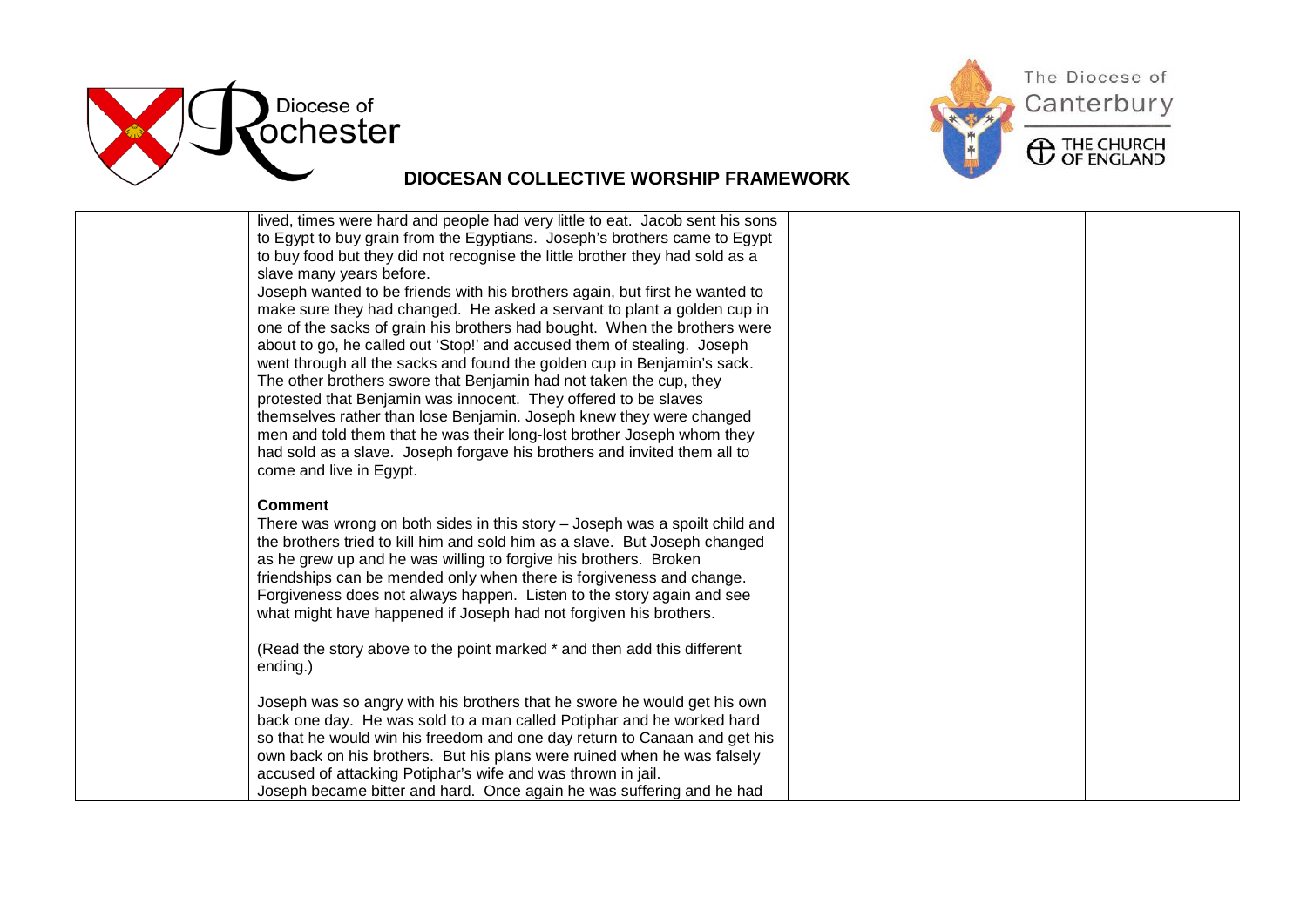



| done nothing wrong - life was so unfair. It was all his brothers' fault; one<br>day he would have his revenge. While he was in jail in interpreted two<br>men's dreams. Later, when the King had some bad dreams Joseph was<br>sent to interpret them. After telling the King what the dreams meant, Joseph<br>was freed and given an important job. Soon, he thought, he would be able<br>to deal with his brothers.<br>One day his brothers came begging for food. Joseph laughed, they did not<br>even recognise their little brother. Joseph planted a gold cup in one of their<br>grain sacks and had them arrested for theft. Now he put his plan into<br>action, he would make them suffer as he had suffered. Joseph made them<br>work as slaves, then he had them thrown into prison. He raised their hopes<br>of freedom and then dashed them. He would make them feel what he had<br>felt. Joseph got his revenge – he was important, wealthy and free, but he<br>was lonely and bitter.<br><b>FORGIVE US AS WE FORGIVE OTHERS</b> |                                                                                                                                                                                                                                                                                                   |                                                                                                                               |
|-----------------------------------------------------------------------------------------------------------------------------------------------------------------------------------------------------------------------------------------------------------------------------------------------------------------------------------------------------------------------------------------------------------------------------------------------------------------------------------------------------------------------------------------------------------------------------------------------------------------------------------------------------------------------------------------------------------------------------------------------------------------------------------------------------------------------------------------------------------------------------------------------------------------------------------------------------------------------------------------------------------------------------------------------|---------------------------------------------------------------------------------------------------------------------------------------------------------------------------------------------------------------------------------------------------------------------------------------------------|-------------------------------------------------------------------------------------------------------------------------------|
| You will need: Some items to bargain with (optional)<br>Talk about striking bargains with friends. For example, someone might say,<br>'I'll let you play with my car if you let me play with your game, that's only<br>fair'. Say that it would not be fair if Jane let Kate play with her games, but<br>Kate never let Jane play with hers.<br>Ask the children to suggest the types of bargains they might make.<br>One day Jesus's disciples asked him to teach them how to pray, so he<br>taught them this prayer. (use the form of the prayer your children know if<br>they know the Lord's prayer; if not use the version below.)<br>Our Father in heaven;<br>May your holy name be honoured;<br>May your kingdom come;<br>May your will be done on earth as it is in heaven.                                                                                                                                                                                                                                                           | Think about your friends and the<br>things they do that annoy you. Next<br>time you complain about your<br>friends think of some of the things<br>you do wrong.<br>Prayer:<br>Father, help us to forgive other<br>people, who are as imperfect as we<br>are. We ask this in Jesus' name,<br>Amen. | Before you go to<br>bed tonight think<br>about all the<br>things for which<br>you would like to<br>ask God to<br>forgive you. |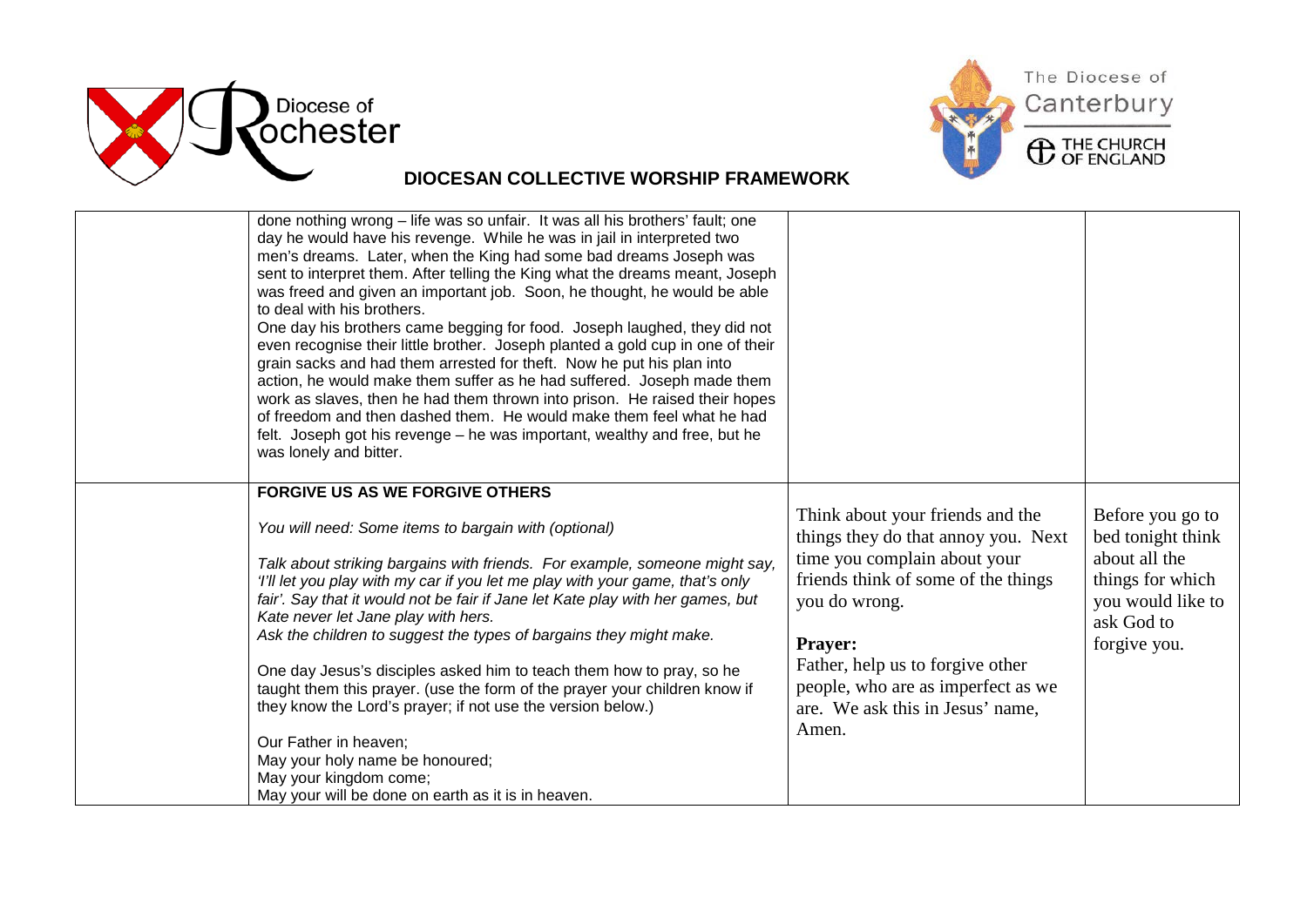



| Give us today the food we need.                                               |                                     |  |
|-------------------------------------------------------------------------------|-------------------------------------|--|
| Forgive us the wrongs we have done,                                           |                                     |  |
| As we forgive the wrongs that others have done to us.                         |                                     |  |
| Do not bring us to hard testing,<br>But keep us safe from the Evil One.       |                                     |  |
| (Matthew 6:9-13 Good News Bible version)                                      |                                     |  |
|                                                                               |                                     |  |
| The piece of this prayer we are interested in today is; 'Forgive us the       |                                     |  |
| wrongs we have done, as we forgive the wrongs that others have done to        |                                     |  |
| $\mu$ s.'                                                                     |                                     |  |
| If you look closely it seems like a bargain. God is making a type of bargain. |                                     |  |
| 'If you forgive other people the wrong they do to you,' days God, 'I will     |                                     |  |
| forgive the wrong that you do' that's only fair. People cannot expect to be   |                                     |  |
| forgiven themselves and yet never forgive anyone else.                        |                                     |  |
| <b>Comment</b>                                                                |                                     |  |
| Forgiveness is never easy, but sometimes it is easier to forgive others if we |                                     |  |
| look at some of the things we have done wrong and realise that we all make    |                                     |  |
| mistakes. Forgiveness is the best solution in an imperfect world.             |                                     |  |
|                                                                               |                                     |  |
| THOSE WHO ARE FORGIVEN MUCH, LOVE MUCH                                        | Some people think they are too bad  |  |
|                                                                               | to be a friend of God, but some of  |  |
| Prime a member of staff to rush in with a coat on looking tired and           | Jesus's best friends had a very bad |  |
| harassed.                                                                     | record. Paul used to capture        |  |
| Talk with the children about looking after visitors. Ask them what sort of    | Christians and put them in prison.  |  |
| things they do when a visitor arrives, particularly if the person has had a   | Peter once pretended that he never  |  |
| long journey.                                                                 |                                     |  |
|                                                                               | knew Jesus. Anyone can be forgiven  |  |
|                                                                               | if they really want to change.      |  |
| In Jesus's time it was the custom to wash visitors' feet when they arrive.    |                                     |  |
| One day Jesus went to the house of Simon the Pharisee for a meal. While       | <b>Prayer:</b>                      |  |
| they were eating and talking a woman arrived, she sat down at Jesus's feet    | When we find it hard to forgive,    |  |
| and began to cry. She washed Jesus's feet with her tears and dried them       | teach us to look at ourselves and   |  |
|                                                                               |                                     |  |